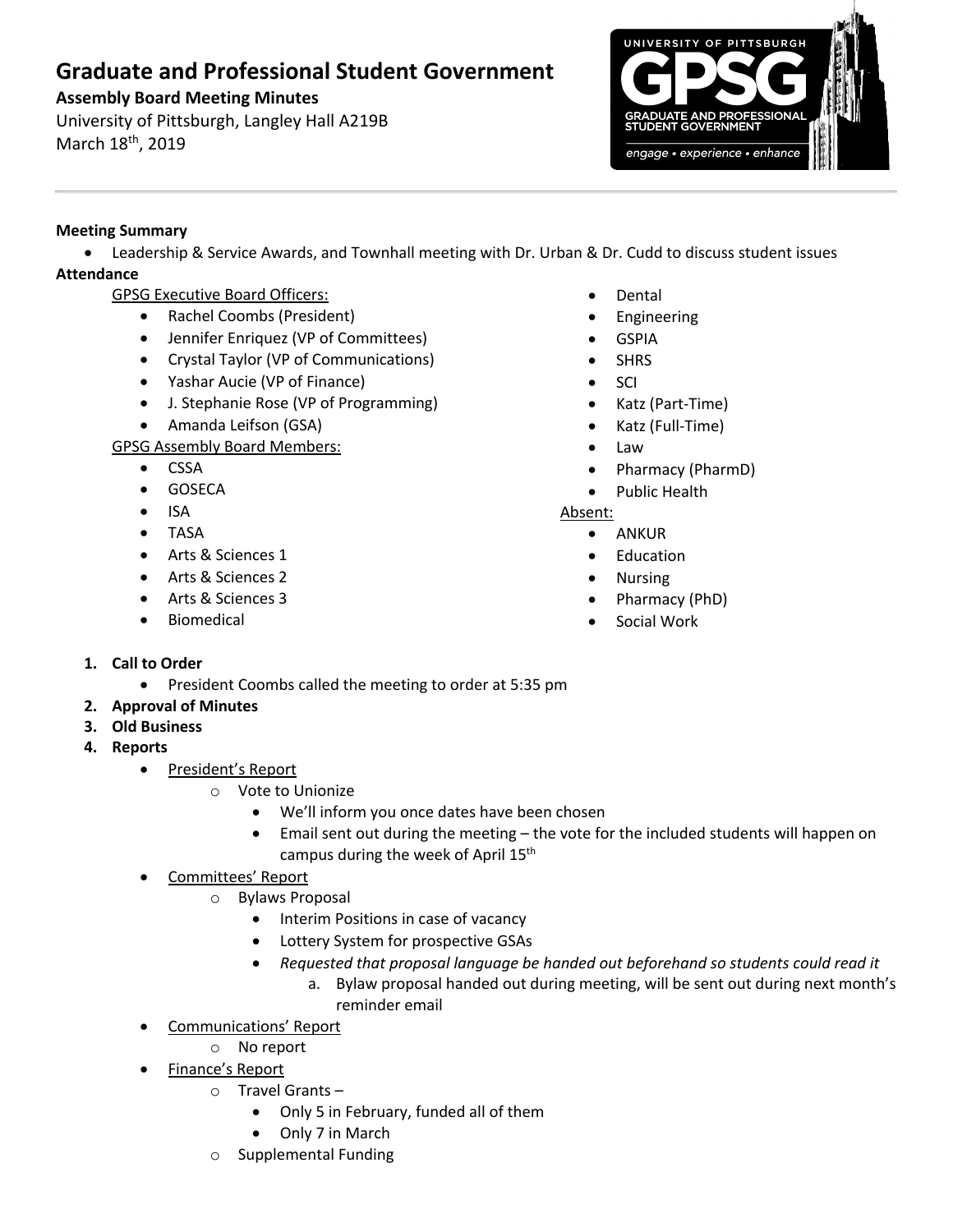- Froze money from a GSA who did not attend Finance Committee Meeting
- Returned money to supplemental funding
- Programming's Report
	- $\circ$  30 March Spring Fling (202 tickets remaining)
	- o 01 April Bowling @ Arsenal (13 tickets remaining)
	- o 02 April Movies @ Row House Cinema (38 tickets remaining)
	- o 03 April Pirates Game @ PNC Park Skull Bar (Space available on Waitlist)
	- o 04 April Professional Development Panel (90 tickets remaining)
		- Event includes lunch and a presentation/panel of University resources, initiatives, and opportunities. Additionally, we have reached out to a photographer to try and have professional headshots taken immediately following the panel – this will only be available for students who register and check in before 12:45pm on the day of the event
		- Headshots and lunch are confirmed, \$5 but might be refunded to students
	- o 05 April Mega Grad Collab (48 tickets remaining)
		- Attached are flyers created by the VP of Communications please distribute them to your respective schools
	- o Link for Upcoming Events: https://pittgpsg.eventbrite.com
	- o Glitches & Concerns:
		- Event Conflicts what can we do about them? Is there a way to mitigate them, or does it not matter?
			- a. There was a recent conflict of this nature related to the Pirates game, where GPSG was offering tickets at a lower price. We did not have additional space, so we couldn't accommodate additional students
			- b. In the future, what can we do to make sure as many grad students as possible have the same discount and opportunities and avoid undercutting other program/school initiatives?
		- Request for Feedback:
			- a. Any suggestions, questions, or concerns that the Events Planning Committee can take into account for future event planning for the academic year of 2019- 2020?
- Executive Administrator's Report
	- o GPSG 2019-2020 Executive Board Elections
		- March  $15^{\text{th}} 24^{\text{th}}$ 
			- a. Campaigning for Candidates
			- b. Information on candidates is available on our website (gpsg.pitt.edu/elections)
		- March  $25^{th} 31^{st}$ 
			- a. Voting will be on my.pitt.edu
		- Distribute Flyers, Inform Students
		- Rachel you can communicate with candidates
			- a. It will pop up on your My.Pitt Portal, you'll vote once
			- b. GPSG doesn't help candidates spread information, but you might hear from candidates about reaching out to students
	- o Small Organizations under Graduate Schools
		- Making sure organizations that are not student governments are receiving support from their school's graduate student government
- Assembly Board Member Reports
	- $\circ$  Due to the town hall with Dr. Urban and Dr. Cudd, we did not take reports during the meeting

#### **5. Committee Reports**

- See full reports on website (www.gpsg.pitt.edu)
- **6. New Business**
	- Leadership & Service Awards
		- o Kelsey Cummings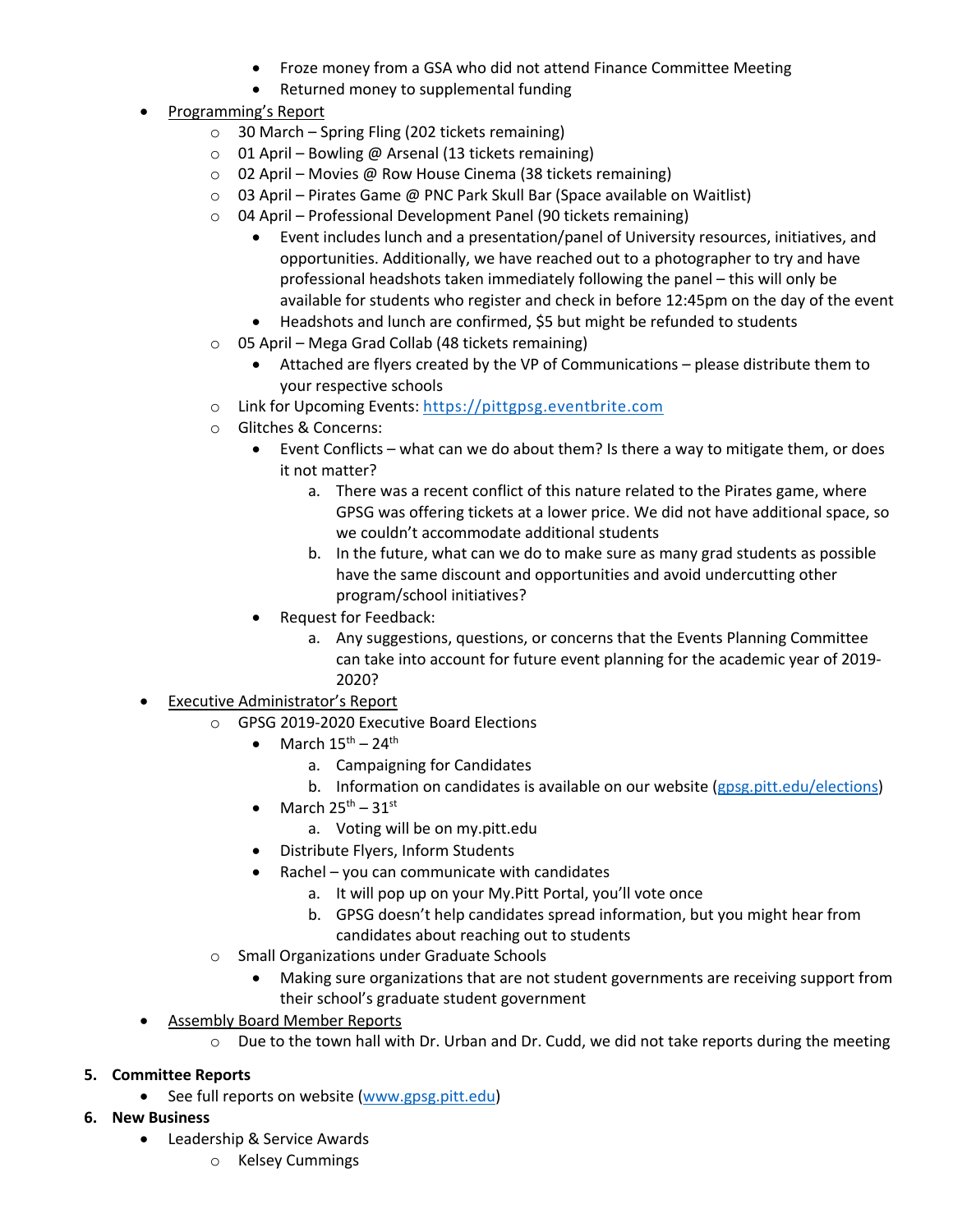- o Camille Davis
- o Christy Taylor
- o Rachel Vinceguerra
- Introduction to AB for Bylaw Considerations, vote will happen at the next meeting
	- o Any changes to the bylaws will come to effect next year
- Town Hall (Dr. Urban, Jen Walker, Dr. Cudd)
	- o This year, the focus has been
		- Graduate Student Mental Health
			- a. Changes to Counseling Center, more graduate specific resources
			- b. Panel Discussion around issues for graduate students
			- c. Faculty, staff members who work with graduate students participated in training for Mental Health First Aid
				- *i.* Someone from every school were able to participate
		- Graduate Student Space
		- Grad Student Union
			- a. Many of these in concert with GPSG
		- How do you look at/benchmark events like L&S Awards? Are we doing enough, not enough?
			- How do we measure, what standards are we supposed to use?
			- How do we help reach out to graduate students to let them know about the things that we are doing?
			- Common feature of graduate programs is the difficulty of building larger community among grad and professional students (due to the nature of grad students)
				- a. No one has a great solution, but is definitely a topic that is being talked about on many levels
				- b. Some schools are able to do it better, and there are lessons to be learned
				- c. Centralized graduate student government has been successful in bringing to notice certain things (tax issue last year)
				- d. Graduate students want to be involved, maybe not with the grad student governments, but with interdisciplinary events/workshops
			- In the works  $$ 
				- a. Space for Graduate Students (Union)
				- b. Positions for better information and data both on graduate students here at the university as well as afterwards
					- *i.* Transparency around graduate programs is hard to find nationally, so effort is being put in to allow people to make more informed decisions
					- *ii.* Education that is relevant to the outcomes that people are actually moving towards
				- c. Personalized Education System, connecting graduate students to each other and alumni (Pitt Connect), for mentoring and networking
	- Takeaways from Dr. Urban's meetings with Presidents, Vice Presidents of GSOs
		- Issue of communication & engagement
			- a. Looking for ways about strategies to make sure students are aware of opportunities, resources
			- b. Helping to get students willing to be engaged, committed
		- Professional Development, Career Services
			- a. Connecting with Alumni
			- b. Work in Progress
			- c. Career Center on campus has little involvement with graduate students, how can we provide resources that are specific to grad student needs
	- o Dual Degree Students
		- Issues communicating with both schools, logistics balancing two schools
		- Anything to help streamline the process?
			- a. Not aware of things happening right now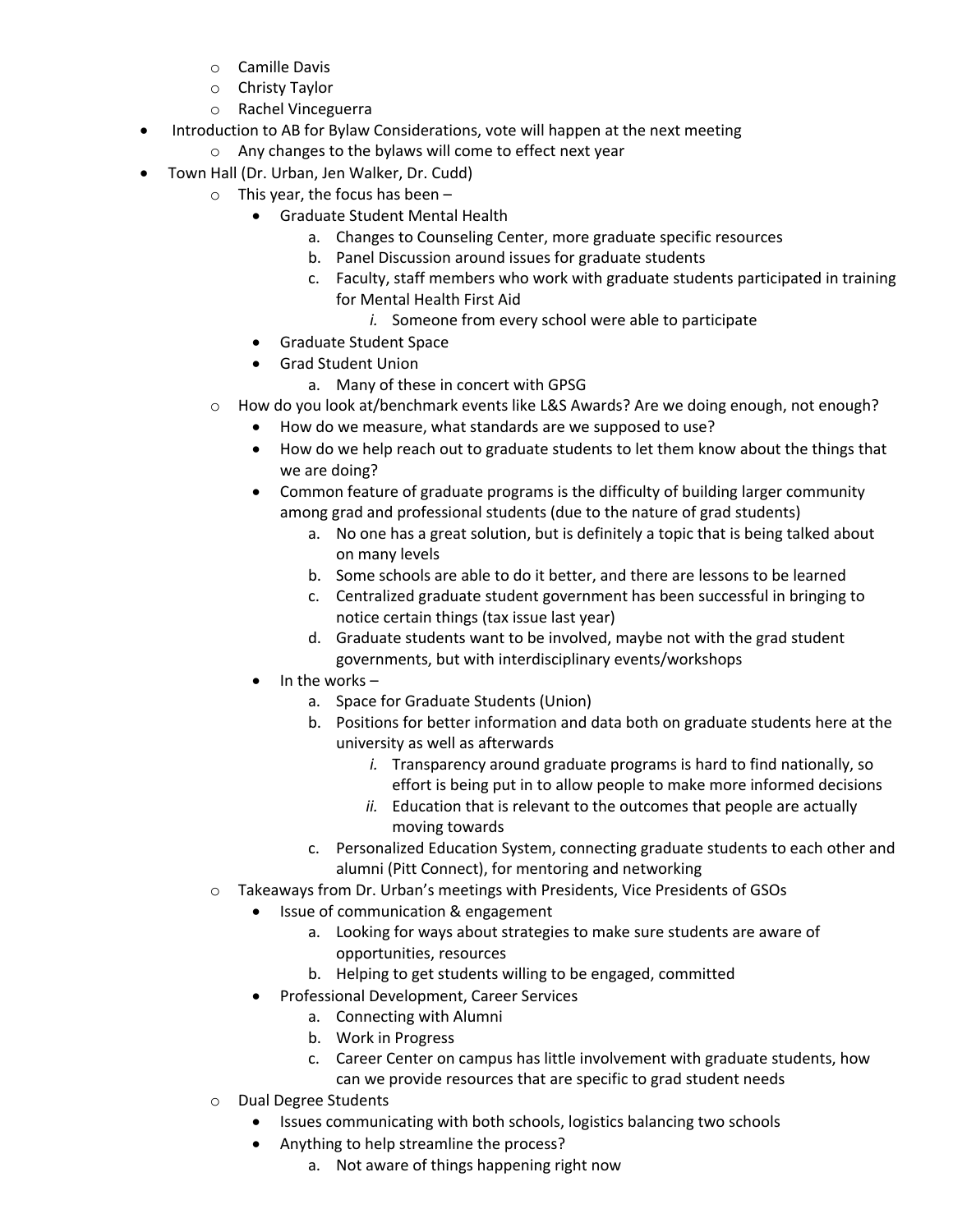- b. Dual degrees are important and serves students, usually focused on dual degrees for undergrads (BA, Master)
- c. Problems that students face?
	- *i.* Wasn't seen as a student in both schools though part of a dual degree program
	- *ii.* Advising issues, in both schools getting information is difficult
- d. Katz/Engineering, Social Work/Public Health, Social Work/Law examples
- e. Centralized Graduate Student Office could help with that
- Transfer of previous graduate credits/degrees between universities, a standard across schools or share the information about what is going on (related issue)
	- a. Dietrich, Engineering examples
	- b. Problematic advising issue, is something that could be addressed, especially if it is related to recruitment
		- *i.* Undergraduate case is well documented, and could be better for graduate students
- o Mentorship Discussion
	- Participated in National Research Mentoring Network
	- 32 faculty members trained on mentoring, and required to then serve as trainers for additional mentors
	- More faculty members now receiving more training on mentorship
		- a. Of course, those that are volunteering to be involved are junior faculty
	- New center for Mentorship
	- How do we influence/convince those who are not interested in training?
	- Students who feel that they have had poor mentorship should be able to have the chance to let people know
		- a. Trying to work on both formal and informal ways of sharing that information
		- b. Not part of tenure review files (graduate student experiences), but Dr. Cudd is interested in starting a conversation about implementing something
		- c. Students providing feedback some level of trepidation or concern about confidentially measures for students; students have to feel a certain level of comfort to provide a feedback for it to work
	- How does the Provost Office measure Mentorship activity?
		- a. How do you set targets to evaluate moving forward?
		- b. Provost office doesn't have a set standard, each school kind of decide due to the nature of mentorship across disciplines
		- c. Provost office can set the tone, emphasis the importance of it
			- *i.* Lots of people mentor (faculty, staff, students, outside members)
			- ii. It's about creating an environment that encourages mentorship
			- *iii.* SCI students aren't feeling like the have received mentoring; so what counts and how does the Provost office suggest/help take the abstract environment so schools can make concrete actions
				- *1.* Data collected on the program, mentorship is part of the assessment of program
				- *2.* Another way to collect information generally so students are not afraid to bring attention to the environment of a school
		- d. Provost Office award for faculty members of doctoral student
		- e. GradServu Pitt is going to participate in the survey again, 40% of student population filled it out last time; compare with 14-15 other universities *i.* A multi-level communication plan, and an incentive to participate
		- f. Definition for mentor at the university level
			- *i.* Then train individuals who fit that definition
			- *ii.* Graduate students don't get the results of the feedback, and they are giving feedback